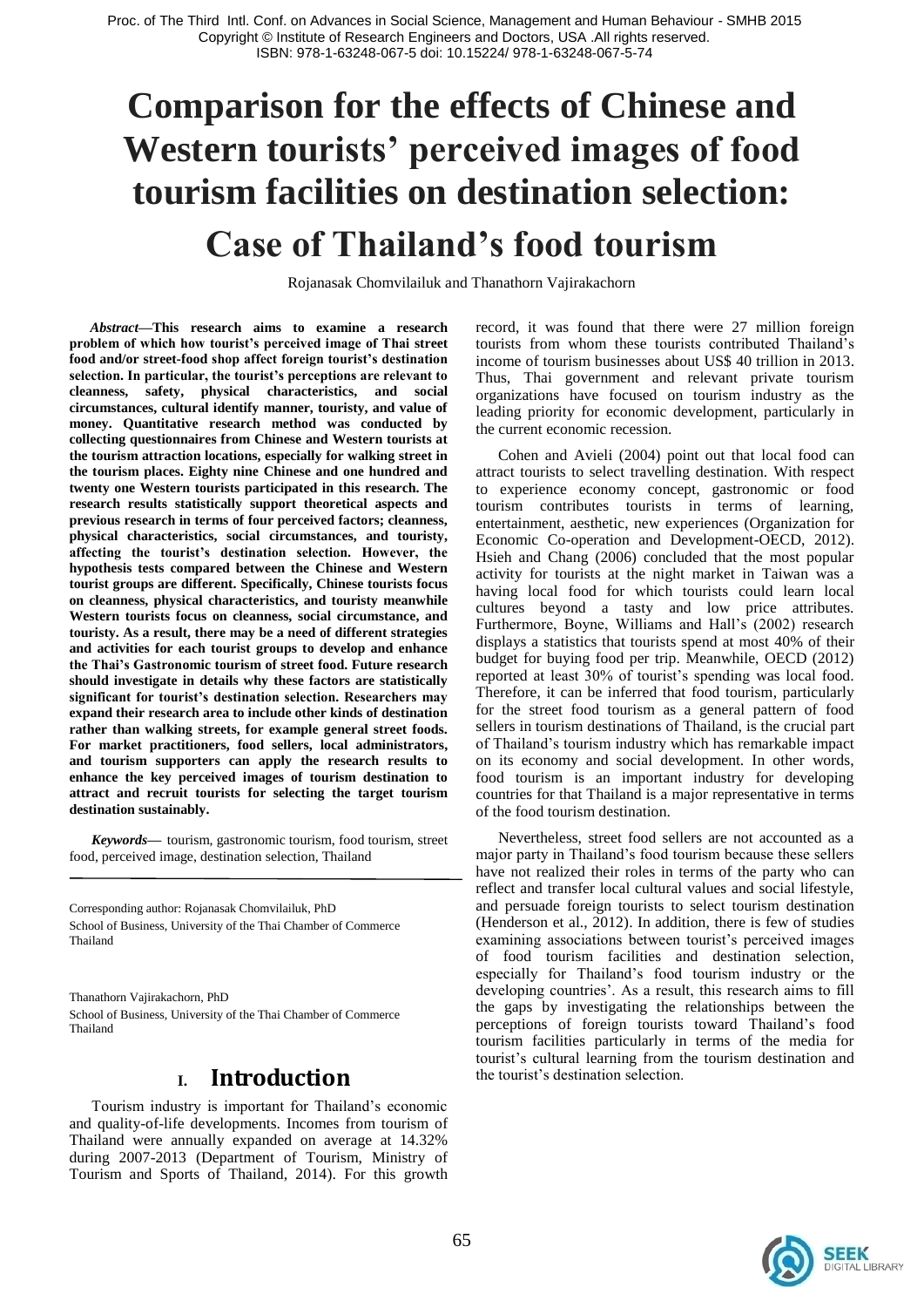Proc. of The Third Intl. Conf. on Advances in Social Science, Management and Human Behaviour - SMHB 2015 Copyright © Institute of Research Engineers and Doctors, USA .All rights reserved. ISBN: 978-1-63248-067-5 doi: 10.15224/ 978-1-63248-067-5-74

# **II. Literature review**

#### *A. Gastronomic tourism*

The International Culinary Tourism Association (2011) defined 'gastronomic tourism' as 'the food is the attraction,' for which local food is an attraction for tourism. In other words, tourists select tourism destination by local food as an important factor (Bertella, 2011). Local food consumption is a new experience for which tourist can learn the local cultural identity. Thus, tourist possibly selects tourism destination with respect to learned local cultural experiences (Everett & Aitchison, 2008). Previous research found many countries; Italy, France, Singapore, Korea, and Thailand, useing local food as cultural-identity communicating media to persuade tourists (e.g. du Rand, Health & Alberts, 2003; Henderson et al, 2012; Lertputtarak, 2012).

#### *B. Street food*

Street food regularly means ready-to-eat food that is sold in an open-air environment (Kraig & Sen, 2013). In particular, patterns of street-food shop are generally a portable stall which can be deviate or different as different regions or cultures. For this research, the authors focused on the street food sold in a walking street of the tourism destination. Since, the street food is regular format of local food sold in the tourism destination.

# *C. Perceived cleanness and safety images*

Although street food can attract tourists by its cultural identity reflection, the patterns of shop are in an open-air, temporary installed, and weaken managing operation, for which there is a high risk of unhealthy environment exposures (Ab Karim & Chi, 2010). For example, if there is no any third party such as health control organization of government testing and controlling street food"s quality in terms of cleanness and safety, there is a possibility that tourist shall not select the tourism destination because tourist perceives an inferior image of the destination"s cleanness and safety (Henderson, 2009). Thus, this research proposed the hypothesis as

Hypothesis 1: Tourist's perceived cleanness image of street food at tourism destination has relationship with the tourist"s destination selection.

Hypothesis 2: Tourist"s perceived safety image of street food at tourism destination has relationship with the tourist's destination selection.

### *D. Perceived physical characteristic and social circumstance images*

As the characteristics of street food at the tourism destination, foods are likely to expose to open-air environments. Furthermore, food containers and cooking devices are likely to be under an inappropriate management, resulted in perceived unhealthy foods (Henderson et al 2012). Thus, tourists may or may not select the destination with respect to their perceived physical characteristics of street-food shop. Meanwhile, an exposure to social

circumstances of tourists when the tourists consume street food at the destination, they can learn local lifestyle and cultures. Therefore, tourists may use a perceived image of social circumstances to make tourism destination selection. Hypotheses are provided as

Hypothesis 3: Tourist"s perceived physical characteristic of street food at tourism destination has relationship with the tourist"s destination selection.

Hypothesis 4: Tourist's perceived social circumstance of street food at tourism destination has relationship with the tourist"s destination selection.

# *E. Perceived cultural identity, touristy, and value of money images*

Previous research identifies three major reasons of which tourists use for selecting destination; shopping, visiting to famous places, and learning social and cultural aspects of the tourism destination (Ab karim & Chi, 2010; Henderson et al, 2012; Lertputtarak, 2012). In particular, Henderson et al (2012) point out that tourists prefer authentic cultures to touristy cultures. Moreover, when street foods and streetfood shops can create unique identity especially reflecting local cultural characteristics, tourist is likely to be satisfied and select the destination by less consideration on a value of money. Thus, this research proposes hypotheses as

Hypothesis 5: Tourist's perceived unique cultural characteristic of street food at tourism destination has relationship with the tourist's destination selection.

Hypothesis 6: Tourist's perceived touristy image of street food at tourism destination has relationship with the tourist's destination selection.

Hypothesis 7: Tourist's perceived value of money of street food at tourism destination has relationship with the tourist"s destination selection.

#### **III. Methods**

This research conducted empirical study by using questionnaire as data collection instrument. Populations of research are foreign tourists which compose of Chinese and Western tourist groups travelling in the targeted tourism destinations. This study collected questionnaires from 4 walking streets in 4 provinces as tourism destinations of Thailand; Chiang Mai, Khon Kaen, Songkhla, and Bangkok (Yoawaraj or Chinese market in Bangkok). All targeted destinations have valid and robust characteristics of street foods which are attractive tourism activities.

Measures of variables are developed by mostly adopted items from previous research. For example, measurement items for perceived unique cultural identity are adopted from Kim, Eves and Scarles (2009). Five likert scales were developed, ranged from strongly agree to strongly disagree. Questionnaires were prepared in 2 versions; Chinese and English, for which translation and back-translation approach was conducted. Exploratory factor analysis and confirmatory factor analysis including reliability tests were used to verify measurement items of variables. Multiple regression models were occupied to analyze research results with confidential level at 95%.

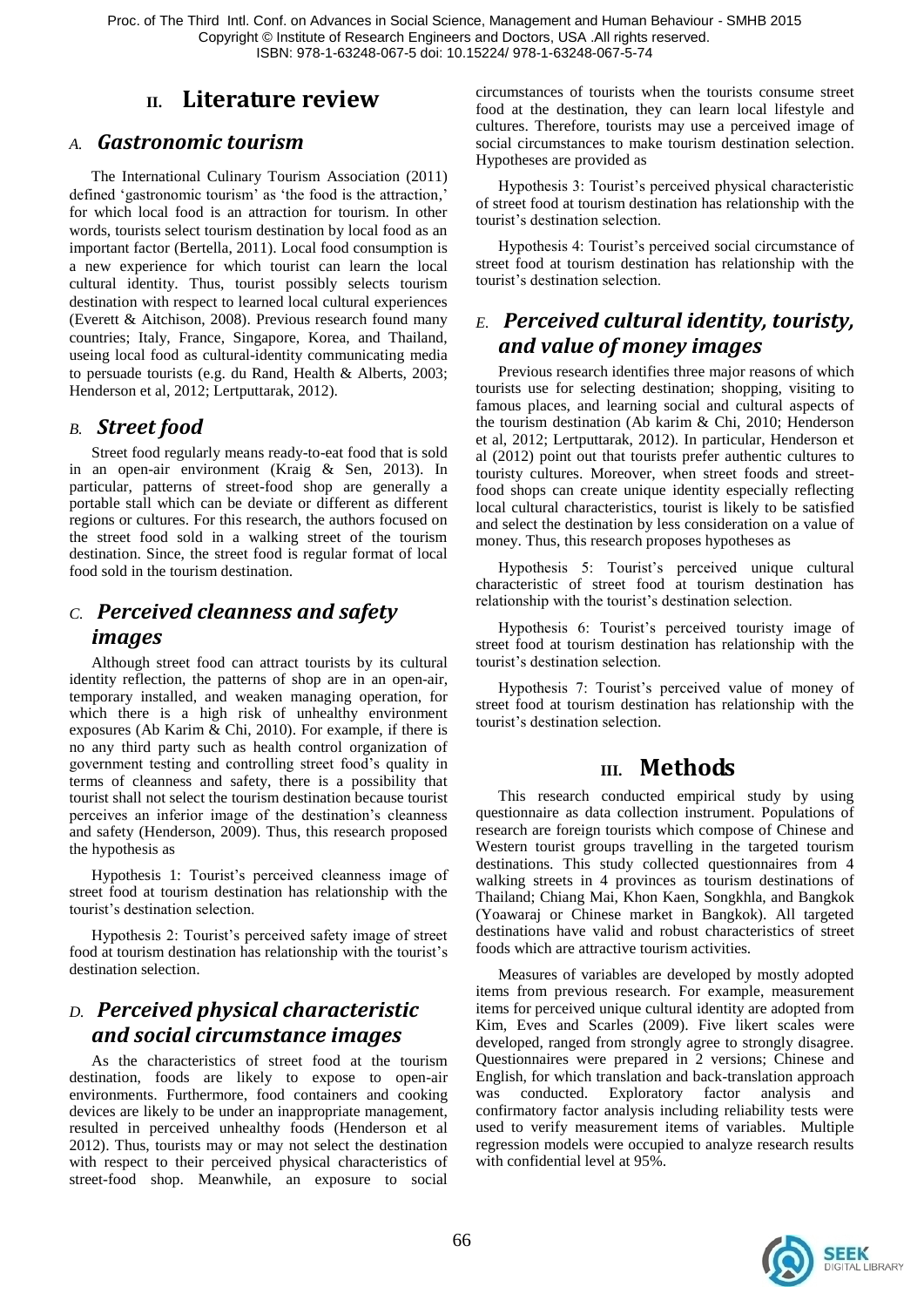Proc. of The Third Intl. Conf. on Advances in Social Science, Management and Human Behaviour - SMHB 2015 Copyright © Institute of Research Engineers and Doctors, USA .All rights reserved. ISBN: 978-1-63248-067-5 doi: 10.15224/ 978-1-63248-067-5-74

## **IV. Research findings**

Descriptive reports show that quantitative data respondents compose of 89 Chinese and 121 Western tourists (Table 1.). In particular, Western tourist group is distributed into six subgroups; 28 American, 14 British, 12 Canadian, 10 Australian, 4 New Zealand, and 53 other Europeans.

Table 1. Descriptive profiles of respondents

| <b>Nations</b> | Amount | percentage |
|----------------|--------|------------|
| Chinese        | 89     | 42.4       |
| Western        | 121    | 57.6       |
| Total          | 210    | 100        |

To verify measurement items for each variable, this research found all relevant measurement items achieved the criteria of initial eigenvalue >1.0, factor loading>0.6, and reliability test by Cronbach alpha>0.7. Table 2 presents the results of total samples in which specific Chinese samples" and specific Western samples' factor analyses and reliability are not different.

Table 2. Verification of measurement items for each variable of total samples

| Variable                             | <i>Initial</i><br>eigenvalue | Cronbach alpha |
|--------------------------------------|------------------------------|----------------|
| Perceived cleanness image            | 2.379                        | 0.720          |
| Perceived safety image               | 2.125                        | 0.793          |
| Perceived physical<br>characteristic | 2.859                        | 0.812          |
| Perceived social<br>circumstance     | 2.964                        | 0.826          |
| Perceived cultural identity          | 3.905                        | 0.868          |
| Percieved touristy image             | 3.658                        | 0.908          |
| Perceived value of money             | 3.183                        | 0.821          |
| Destination selection                | 1.610                        | 0.758          |

Notes: Eigenvalue cutoff level is over 1.0 and all items" factor loadings are over 0.6. Cronbach alpha is over 0.7.

Hypothesis tests by regression analyses present the statistically significant results that the hypotheses 1 and 6 are supported for two tourist groups. In particular, Chinese tourists are concerned cleanness of street food and streetfood shop for selecting their tourism destination at standardized coefficient  $0.384$  (p-value = 0.006), meanwhile Western tourists consider this factor at standardized coefficient  $0.267$  (p-value = 0.012). Both Chinese and Western tourists also use perceived touristy image of street food and street-food shop at tourism destination to be a factor for selecting their destination.

However, there are different results of hypothesis tests for these two groups. The result from Chinese tourist supports the hypothesis 3 of which tourist's perceived physical characteristic has relationship with tourist"s destination selection. Meanwhile, the result from Western tourist supports the hypothesis 4 of which tourist"s perceived social circumstance has relationship with tourist's destination selection. As a result, it can be interpreted that Chinese tourist considers physical aspect of street food and street-food shop, such as food containers, dining area. If these physical characteristics of any destination are appropriate, there is a tendency that Chinese tourist would select that place for tourism. However, Western tourist consider a chance to expose local social activities.

| Independent variable                 | <b>Chinese tourists</b>    | Western<br>tourists     |
|--------------------------------------|----------------------------|-------------------------|
| Perceived cleanness image            | ***<br>0.384<br>(0.006)    | 念末<br>(0.012)<br>0.267  |
| Perceived safety image               | $-0.059(0.646)$            | $-0.073(0.490)$         |
| Perceived physical<br>characteristic | 米米<br>$-0.282$<br>(0.023)  | $-0.064(0.476)$         |
| Perceived social<br>circumstance     | $-0.017(0.911)$            | **<br>0.210<br>(0.0441) |
| Perceived cultural identity          | 0.017(0.904)               | $-0.076(0.441)$         |
| Percieved touristy image             | ***<br>(0.004)<br>$-0.346$ | $-0.160(0.081)$         |
| Perceived value of money             | $-0.141(0.332)$            | 0.063(0.540)            |

Table 3. Regression analyses compared between Chinese and Western tourist groups

Notes: Dependent variable is destination selection. The data show standardized coefficient and p-value in parenthesis.

\*\*\* = significant at  $0.01$ , \*\* = significant at  $0.05$ , \* = significant at  $0.1$ 

# **V. Conclusions**

With respect to the hypothesis test results, it can be concluded that market practitioners in food tourism particularly for the street food market should focus on the cleanness of foods and shop to satisfy tourists in terms of the tourists" confidence of street food quality. There may be a need to have third party organization testing and monitoring cleanness of street food continuously. Furthermore, general tourists prefer having authentic experiences with street food as local food that can communicate local lifestyles and cultures to having faked presentations of street foods at the tourism destination.

However, when the market practitioners in food tourism would persuade Chinese and Western tourists to select the tourism destination, the different strategies may be occupied such as a promotion of chance for local society exposures for the Western tourist and an excellent management of dining area and dining stuffs for the Chinese tourist.

Incremental information and knowledge from this research contributing to theory development and management implication are a market communication with target customers. There is a need to be concerned how to develop perception of customers in various dimensions of tourism destination from that these perceptions will affect destination selection. Thus, there is a need to understand concept and mechanism of perception creation, and communication to build the perception.

Future research should investigate in details why these factors are statistically significant for tourist's destination selection. Researchers may expand their research area to include other kinds of destination rather than walking streets, for example general street foods.